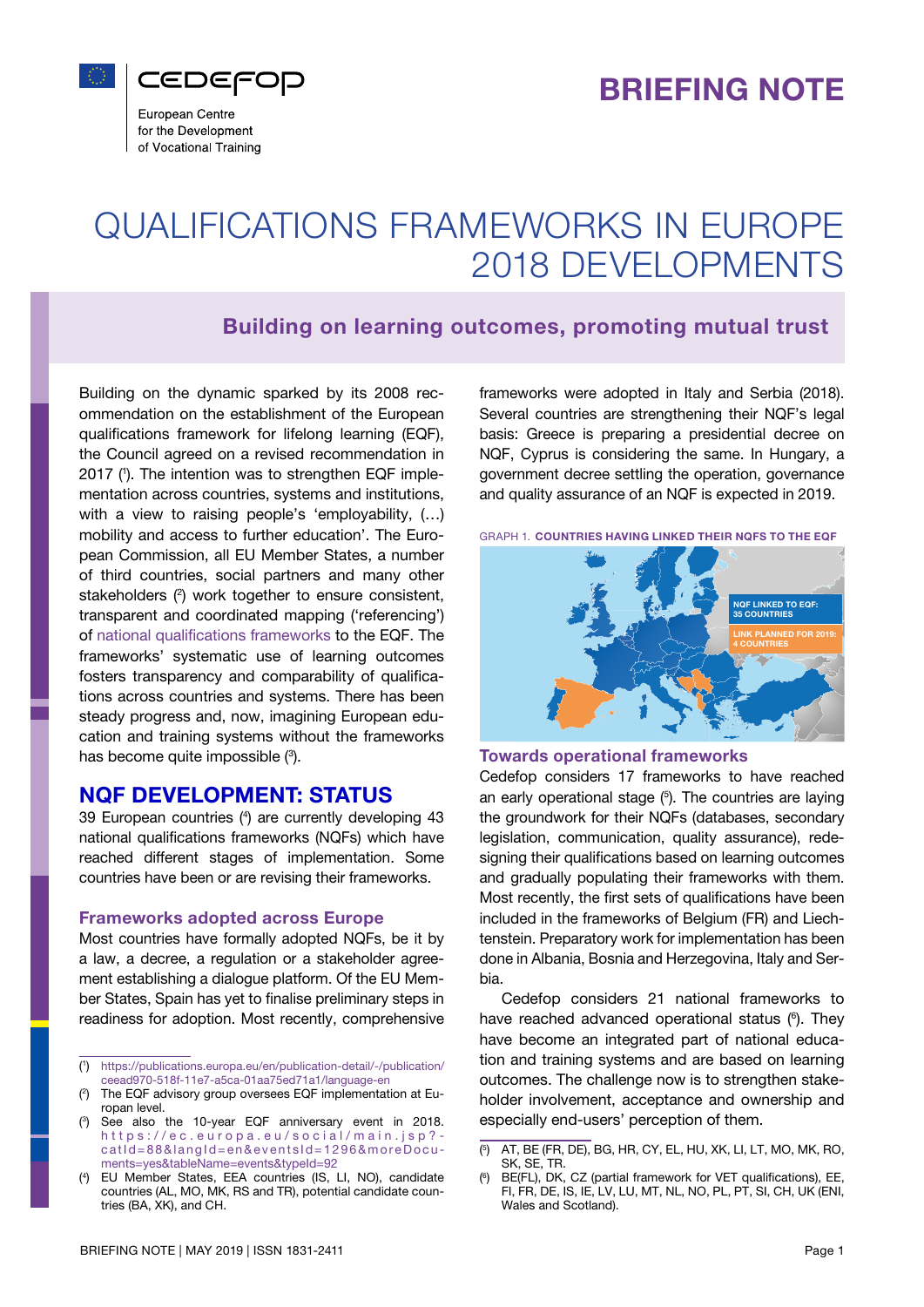#### Mapping NQFs to the EQF

35 countries have formally linked their national qualifications frameworks to the EQF  $($ <sup> $)$ </sup>. The remaining four countries  $(8)$  are expected to follow in 2019. This means that the first stage of relating NQFs to the EQF is nearly completed. In recent years, four countries (9) have updated their referencing reports. The revised EQF recommendation states the need for continuous framework updates as qualification systems change.

#### BOX 1. AN EXAMPLE: REVISION OF THE FRENCH NQF

The French qualifications framework was set up in 2002 and belongs to the first NQF generation. Its existence was closely linked to that of the National Committee for Vocational/professional Qualifications (CNCP: Commission Nationale de la Certification Professionnelle) and of the national vocational/professional qualifications register. The latter was based on a five-level structure dating back to 1969, with level V being the lowest and level I the highest.

Given the subsequent evolution of the French qualification system, there was a need to update the level structure. In January 2019, the new framework *([Cad](https://travail-emploi.gouv.fr/formation-professionnelle/acteurs-cadre-et-qualite-de-la-formation-professionnelle/cadre-national-certifications-professionnelles)[re National des Certifications Professionnelles\)](https://travail-emploi.gouv.fr/formation-professionnelle/acteurs-cadre-et-qualite-de-la-formation-professionnelle/cadre-national-certifications-professionnelles)* was adopted,featuring an eight-level structure, closely aligned to that of the EQF. The former levels were referenced to EQF levels 3 to 8, while levels 1 and 2 are new. A new quadripartite skills agency, France Compétences, was set up, replacing a number of previous structures. It is responsible for steering the NQF and the qualification register and aims to simplify funding and governance of CVET and apprenticeships.

Implementation of the French NQF has been closely linked to the system for validating non-formal and informal learning (validation des acquis de l'expérience, VAE): all qualifications included in the national qualification register can be acquired through validation and the relevant VAE procedure is specified for each of them.

## Continuing quest for clarity: monitoring and evaluating NQF implementation

To reflect developments in national systems, more and more countries are evaluating and, in some cases, revising their NQFs. Considering recommendations of a recent NQF evaluation, the Netherlands plan to adopt a legal proposal in 2020 to strengthen their framework's legal basis and reinforce stakeholder communication.

Recent times have demonstrated a cyclical dynamic in which NQFs are a never-ending story: they need to

evolve constantly to be relevant and add value for end users. Their purpose and their use are always up for change, hence the need for periodical evaluation to gather evidence on their changing nature wiith a view to informing their development.

Most countries have been assigning NQF and EQF levels to qualifications they award. Trusted national and European levels allow for comparison of different qualifications, aiding transfer and recognition. To strengthen mutual understanding of, and trust in, qualifications, countries are discussing how to improve the referencing process, considering the increasingly robust implementation of learning outcomes.

# NQFS' GROWING SCOPE AND IMPACT

## Comprehensive frameworks gaining ground

European countries tend to use their frameworks to create comprehensive maps of qualifications in all sectors (VET, higher education, general education, adult learning). Many frameworks are being opened up to include qualifications awarded outside formal education and to help validate non-formally and informally acquired skills and competences. This is considered crucial to policies fostering lifelong learning and progression through different pathways, an underlying principle of most European NQFs. 36 out of 39 countries are working towards (ideally) comprehensive frameworks, while two countries, the Czech Republic and Switzerland, operate separate frameworks for vocational/professional and HE qualifications (<sup>10</sup>).

Austria illustrates how a framework can be developed taking a step-by-step approach. Initially, higher education and VET qualifications at levels 4 and 5 were to be included, starting with school-based and apprenticeship qualifications. In 2018 examples of master craftsperson qualifications were added and mapped to EQF level 6. The new legal acts regulating VET qualifications such as Meister or Ingenieur refer to the NQF, the latter actually being directly inspired by it.

Italy passed a law in 2013 establishing a national system for the certification of competences, comprising a repository of national and regional qualifications described in learning outcomes. The comprehensive Italian NQF was adopted in January 2018. It compris-

<sup>(</sup> 7 ) AT, BE (FL and WA), BG, HR, CY, CZ, DK, EE, FI, MK, FR, DE, EL, HU, IS, IE, IT, XK, LV, LI, LT, LU, MT, ME, NL, NO, PL, PT, RO, SK, SL, SE, CH, TR and the UK (England, Scotland and Wales).

<sup>(</sup> 8 ) AL, BA, RS and ES.

<sup>(</sup> 9 BE (FL), EE, MT (four times), and UK (Scotland).

<sup>(</sup> In the UK (ENI), the new framework is broader in scope than the previous one, covering all regulated academic and vocational qualifications. Levels 5 to 8 compare to those of the HE frameworks in England, Wales and Northern Ireland. The Scottish and Welsh frameworks are comprehensive. Some countries are putting efforts into the integration of higher education (HE) qualifications.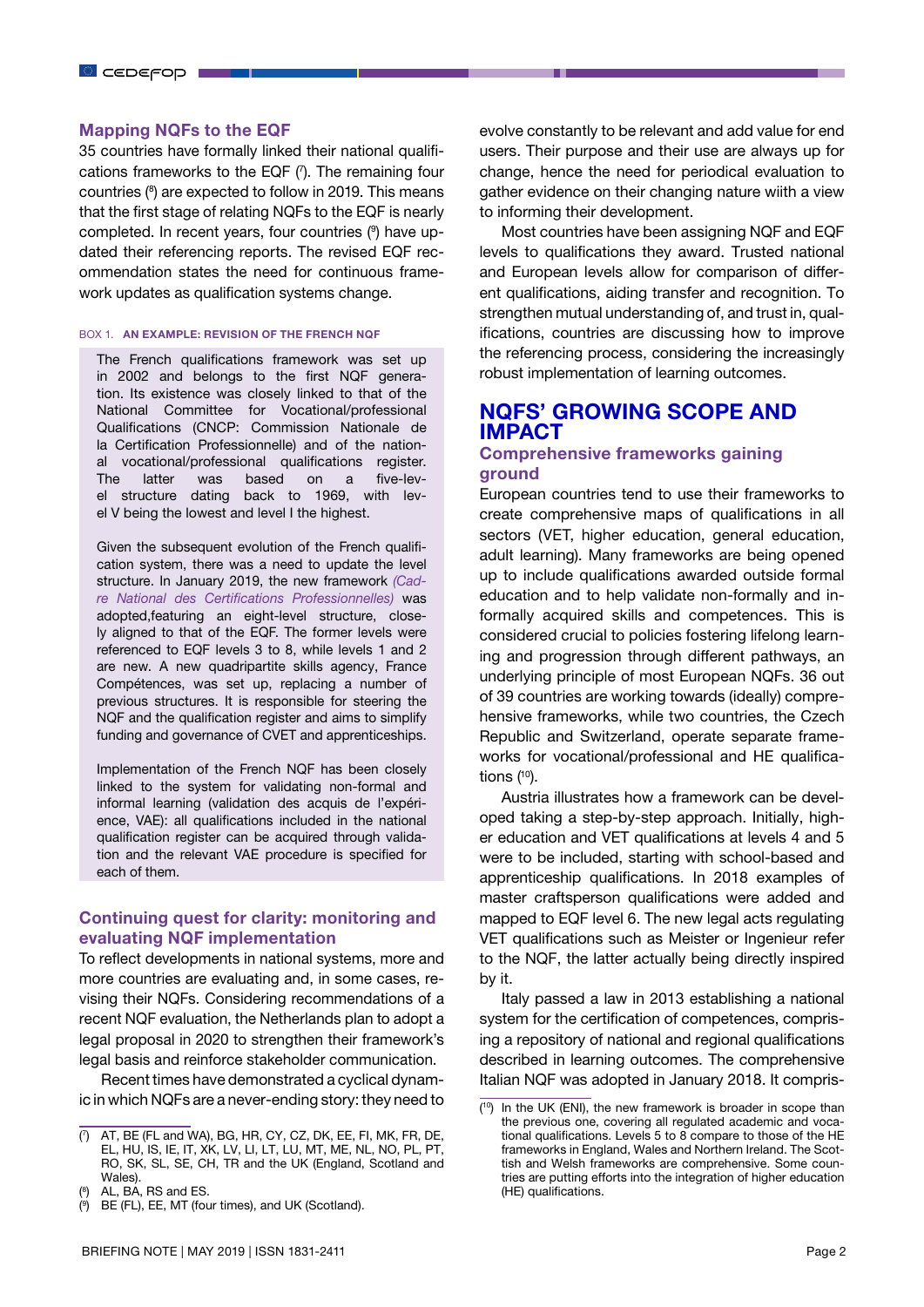es 8 levels and covers general, HE and VET qualifications awarded at national or regional level. Meanwhile, Italy has already mapped more than 4 000 regional qualifications to be included in the national framework.

## Including qualifications outside formal education

To draw a comprehensive map of their qualification landscapes, countries (<sup>11</sup>) are opening up their frameworks to include qualifications designed and awarded by private companies and learning providers, such as adult learning providers. The idea is to increase overall transparency of these qualifications, to clarify their relationship to formal qualifications and allow citizens better use of them for lifelong learning and career development. However, this creates several challenges related to their format and quality, their coherence with the learning outcomes-based NQF and EQF descriptors, and the need to build trust.

The French NQF, an inclusive framework, comprises both qualifications issued by the State and private ones. The decision to include a qualification in the national register is based on its labour market value and quality.

The Netherlands have a large private education and training market with more than 1.3 million participants and more than 12 000 providers. 84% of all adult learning is private. Including a private qualification in the Dutch NQF gives it a strong quality label, boosting its comparability and value and people's trust in it. There has been a growing number of applications from non-formal education providers, indicative of the framework's visibility. By February 2019, 65 non-regulated qualifications were assigned NQF levels.

Poland has created a comprehensive NQF underpinned by an integrated qualification register comprising all types of qualifications. The levelling of 'market qualifications' has recently begun. By the beginning of 2019, 41 of these were included in the national register, with many more to come by 2020.

Austria and Germany are conducting pilot procedures on the inclusion of qualifications outside formal education. Ireland and Denmark have adopted a legal basis to do so.

#### Integrating international qualifications

The emergence of international qualifications reflects the globalisation of European economies and labour markets. The EQF acts as a translation device for all types and levels of qualification, including those award-

ed by international bodies. It improves opportunities for holders of such qualifications to enter European labour markets or education and training systems. However, to ensure that the EQF supports lifelong learning, mobility and employability in practice, consistent levelling of international qualifications through the different NQFs is crucial. Available data suggests that, in 2018, nine countries had national procedures in place or under development for including international qualifications in their NQFs (<sup>12</sup>).

# BRINGING FRAMEWORKS TO THE FRONT OFFICE

#### Public perception and stakeholder use

To be of real value to citizens, frameworks need to become more visible to them. This can only be achieved if education and labour market actors increasingly use the frameworks in their daily work, turning them into a tangible reality for end-users. In recent years, several countries (<sup>13</sup>) have monitored and evaluated their frameworks, to sharpen their relevance and visibility and better steer their further implementation.

#### BOX 2. HIGH PUBLIC AWARENESS OF THE MALTESE NQF

A 2016 survey revealed that nearly 70% of the population is aware of the existence of the Maltese NQF, with even higher levels for those making active use of it. The public body responsible for the framework has teamed up with employers and created a qualification recognition information centre to encourage its use. The country's main job portal JobsPlus uses the framework for issuing work permits, and NQF levels are used in incentive schemes such as scholarships and tax rebates. Employers use the framework for worker recruitment and career development, public bodies specify NQF levels in job vacancies. Awareness campaigns via social media, posters and videos have been addressed to public and private education institutions, local councils and other government bodies.

#### Qualifications bearing NQF/EQF levels

30 countries now indicate EQF/NQF levels in new qualification documents and/or Europass supplements (<sup>14</sup>) 24 have included levels in their national qualifications databases (15). Several countries, such as Estonia, Germany and Slovenia, indicate NQF/EQF levels in all qualifications documents, vocational and general. In most, however, much progress has been made in vocational education and training (IVET and/or CVET) and to a

<sup>(</sup> 11) Including NL, SI, SE and UK-Scotland.

<sup>(</sup> 12) BG, FR, LI, NL, PT, SI, SK, SE, UK.

<sup>(</sup> 13) EE, IE, LV, MT, NL, PL, SI, UK.

<sup>(</sup> 14) AT, BE (FL, FR), CZ, DK, EE, FR, DE, EL, HU, IE, XK, LV, LT, MT, ME, NL, MK, PL, PO, RO, SI, SK, TR, and the UK. Curently; some countries only include NQF levels.

<sup>(</sup> 15) AT, BE (FL, FR), CZ, DK, EE, FR, DE, EL, HU, IE, XK, LV, LT, MT, ME, NL, MK, PL, PO, RO, SI, SK, TR, and the UK. Curently; some countries only include NQF levels.